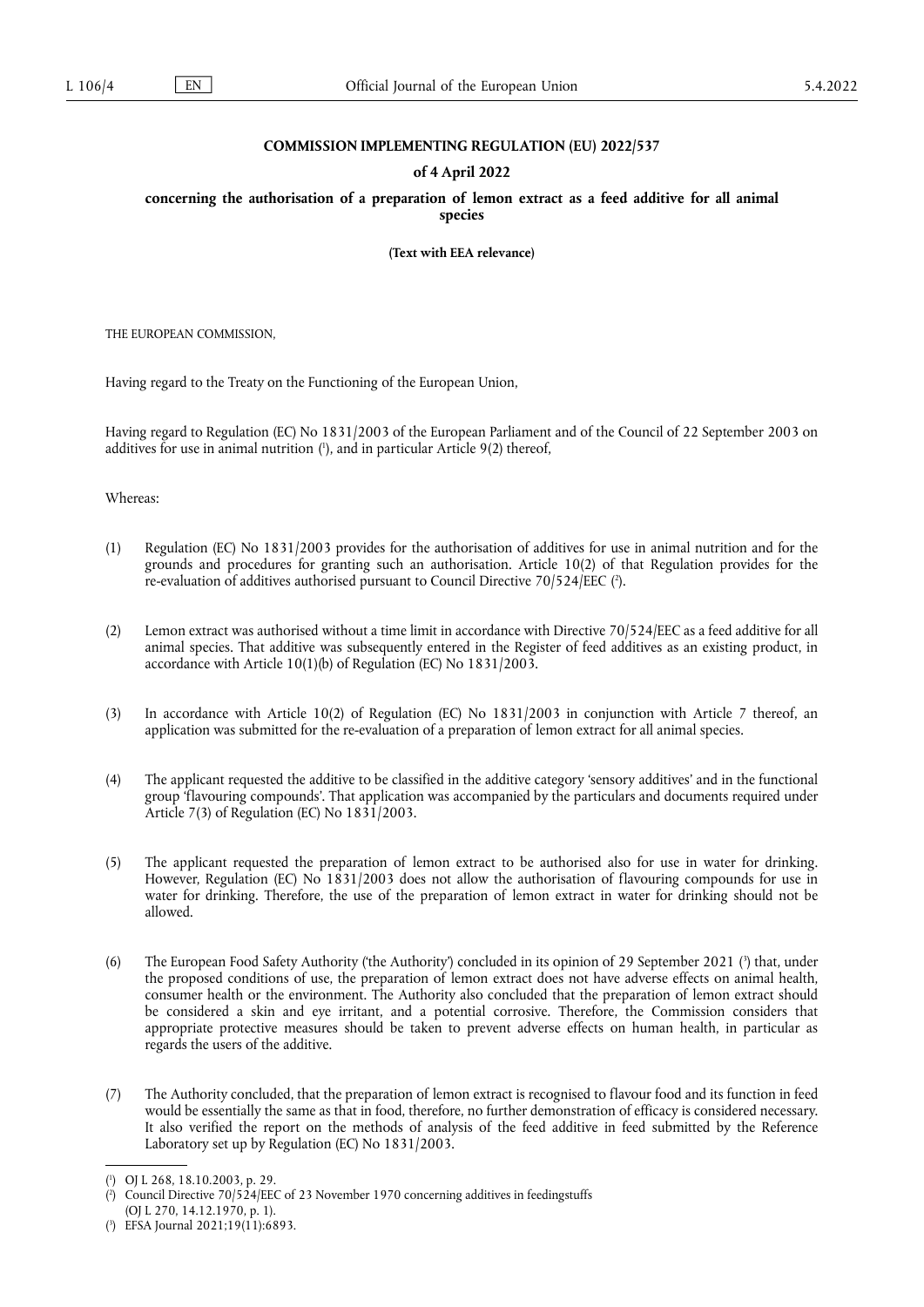- (8) The assessment of the preparation of lemon extract shows that the conditions for authorisation, as provided for in Article 5 of Regulation (EC) No 1831/2003, are satisfied. Accordingly, the use of that preparation should be authorised as specified in the Annex to this Regulation.
- (9) Certain conditions should be provided for to allow better control. In particular, a recommended content should be indicated on the label of the feed additive. Where such content is exceeded, certain information should be indicated on the label of premixtures.
- (10) The fact that the preparation of lemon extract is not authorised for use as a flavouring in water for drinking does not preclude its use in compound feed which is administered via water.
- (11) Since safety reasons do not require the immediate application of the modifications to the conditions of authorisation of the preparation concerned, it is appropriate to allow a transitional period for interested parties to prepare themselves to meet the new requirements resulting from the authorisation.
- (12) The measures provided for in this Regulation are in accordance with the opinion of the Standing Committee on Plants, Animals, Food and Feed,

HAS ADOPTED THIS REGULATION:

#### *Article 1*

### **Authorisation**

The preparation specified in the Annex, belonging to the additive category 'sensory additives' and to the functional group 'flavouring compounds', is authorised as an additive in animal nutrition, subject to the conditions laid down in that Annex.

# *Article 2*

#### **Transitional measures**

1. The preparation specified in the Annex and premixtures containing this preparation, which are produced and labelled before 25 October 2022 in accordance with the rules applicable before 25 April 2022 may continue to be placed on the market and used until the existing stocks are exhausted.

2. Compound feed and feed materials containing the preparation as specified in the Annex which are produced and labelled before 25 April 2023 in accordance with the rules applicable before 25 April 2022 may continue to be placed on the market and used until the existing stocks are exhausted if they are intended for food-producing animals.

3. Compound feed and feed materials containing the preparation as specified in the Annex which are produced and labelled before 25 April 2024 in accordance with the rules applicable before 25 April 2022 may continue to be placed on the market and used until the existing stocks are exhausted if they are intended for non-food-producing animals.

### *Article 3*

### **Entry into force**

This Regulation shall enter into force on the twentieth day following that of its publication in the *Official Journal of the European Union*.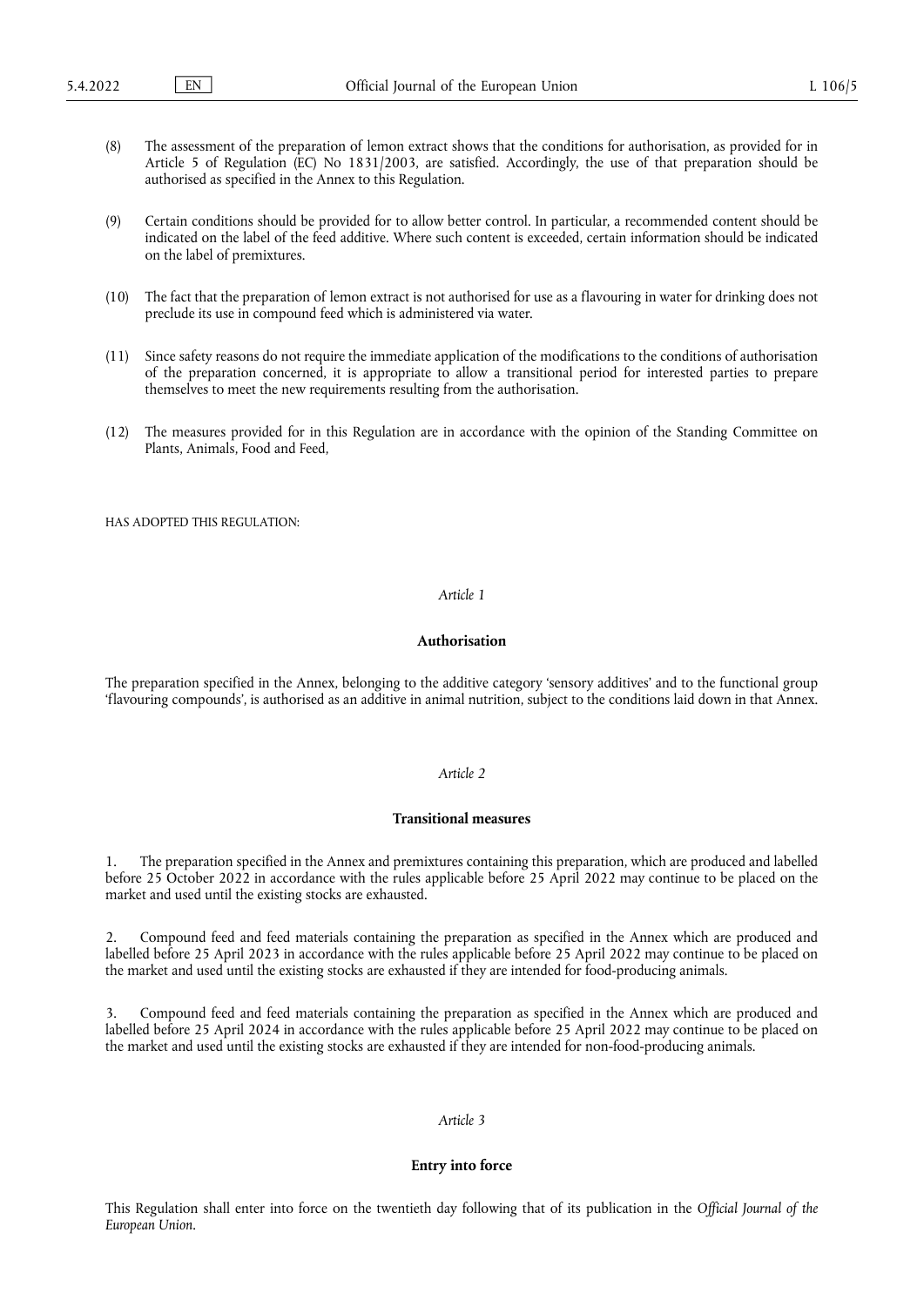This Regulation shall be binding in its entirety and directly applicable in all Member States.

Done at Brussels, 4 April 2022.

*For the Commission The President* Ursula VON DER LEYEN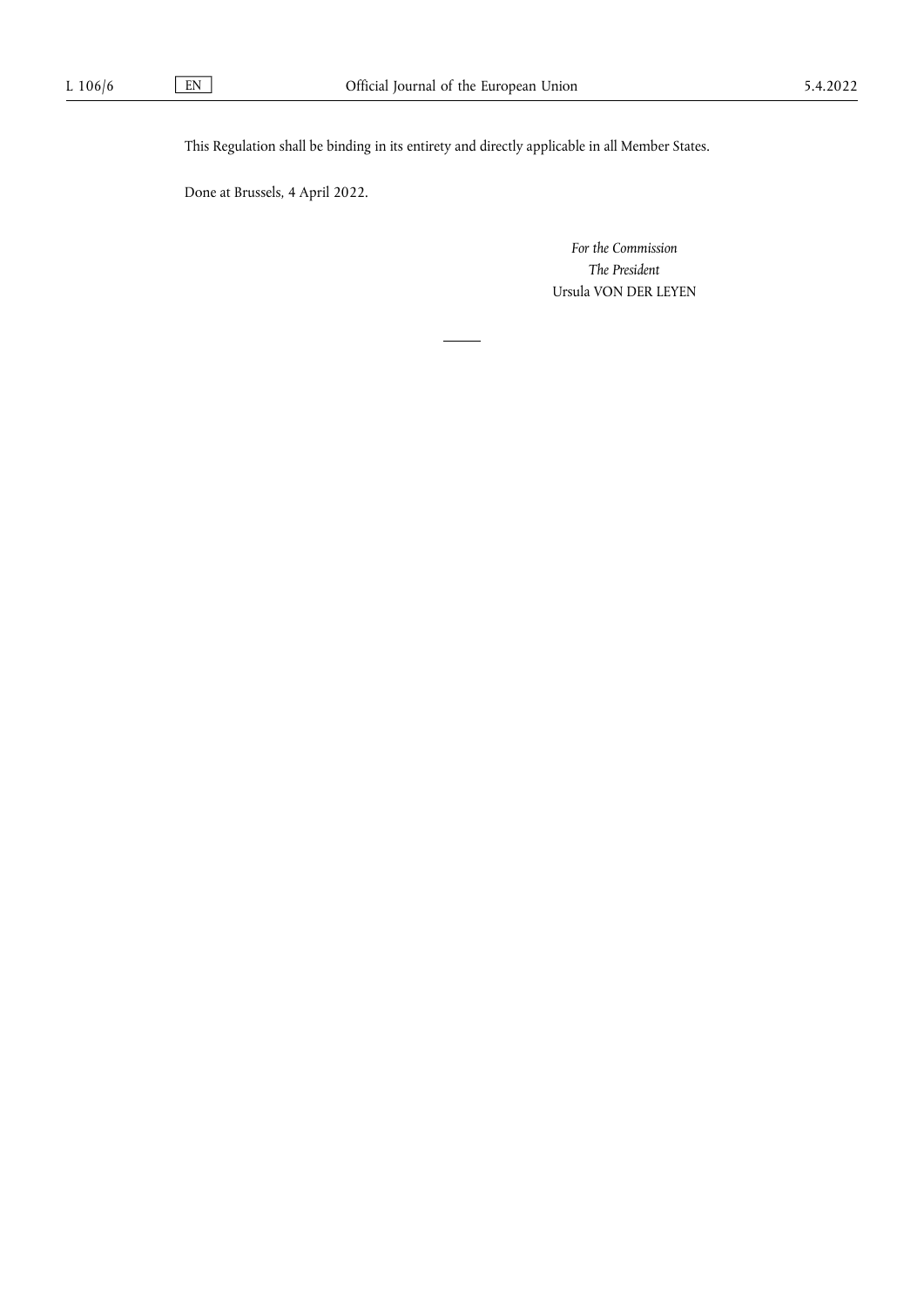# *ANNEX*

| Lл     |
|--------|
|        |
| ↛      |
| د      |
|        |
| r<br>∍ |
|        |
| ∼      |
|        |

| Identification            | Additive      | Composition, chemical formula, description,<br>analytical method.                                                                                                                                                                                                         | Species or<br>category of<br>animal | Maximum<br>age | Minimum<br>content                                                               | Maximum<br>content |                                                                                                                                                                                                                                                                                                  |                                   |
|---------------------------|---------------|---------------------------------------------------------------------------------------------------------------------------------------------------------------------------------------------------------------------------------------------------------------------------|-------------------------------------|----------------|----------------------------------------------------------------------------------|--------------------|--------------------------------------------------------------------------------------------------------------------------------------------------------------------------------------------------------------------------------------------------------------------------------------------------|-----------------------------------|
| number of<br>the additive |               |                                                                                                                                                                                                                                                                           |                                     |                | mg active substance/kg<br>of complete feed with a<br>moisture content of<br>12 % |                    | Other provisions                                                                                                                                                                                                                                                                                 | End of period of<br>authorisation |
|                           |               | Category: Sensory additives. Functional group: Flavouring compounds                                                                                                                                                                                                       |                                     |                |                                                                                  |                    |                                                                                                                                                                                                                                                                                                  |                                   |
| 2b139a-ex                 | Lemon extract | Additive composition                                                                                                                                                                                                                                                      | All animal<br>species               |                |                                                                                  |                    | The additive shall be incorporated into 25 April 2032<br>the feed in the form of a premixture.                                                                                                                                                                                                   |                                   |
|                           |               | Preparation of lemon extract derived from<br>the fruit of Citrus limon (L.) Osbeck (1) with<br>propionic acid $\leq$ 1 %.<br>Liquid form                                                                                                                                  |                                     |                |                                                                                  |                    | In the directions for use of the additive<br>2.<br>and premixtures, the storage condi-<br>tions and stability to heat treatment<br>shall be indicated.                                                                                                                                           |                                   |
|                           |               | Characterisation of the active substance<br>Aqueous extract of the material remaining<br>after the extraction of juice from the fruit of<br>Citrus limon (L.) Osbeck as defined by the<br>Council of Europe (2).                                                          |                                     |                |                                                                                  |                    | On the label of the additive the follow-<br>ing shall be indicated:<br>'Recommended maximum content of<br>the active substance per kg of complete<br>feedingstuff with a moisture content of<br>12 %: 1 000 mg'.                                                                                 |                                   |
|                           |               | Dry matter: 51-53 %<br>Total polyphenols (expressed as<br>pyrogallol equivalents): $\geq 1$ %<br>Eriocitrin: $\geq 4000$ mg/kg<br>Hesperidin: $\geq 2000$ mg/kg<br>Limonin: $36-92$ mg/kg<br>Nomilin: 14-113 mg/kg<br>Citric acid: 4-7 %<br>Osidic compounds: $\geq 42\%$ |                                     |                |                                                                                  |                    | 4. The functional group, the identification<br>number, the name and the added<br>amount of the active substance shall<br>be indicated on the label of the premix-<br>ture where the use level on the label of<br>the premixture would result in exceed-<br>ing the level referred to in point 3. |                                   |